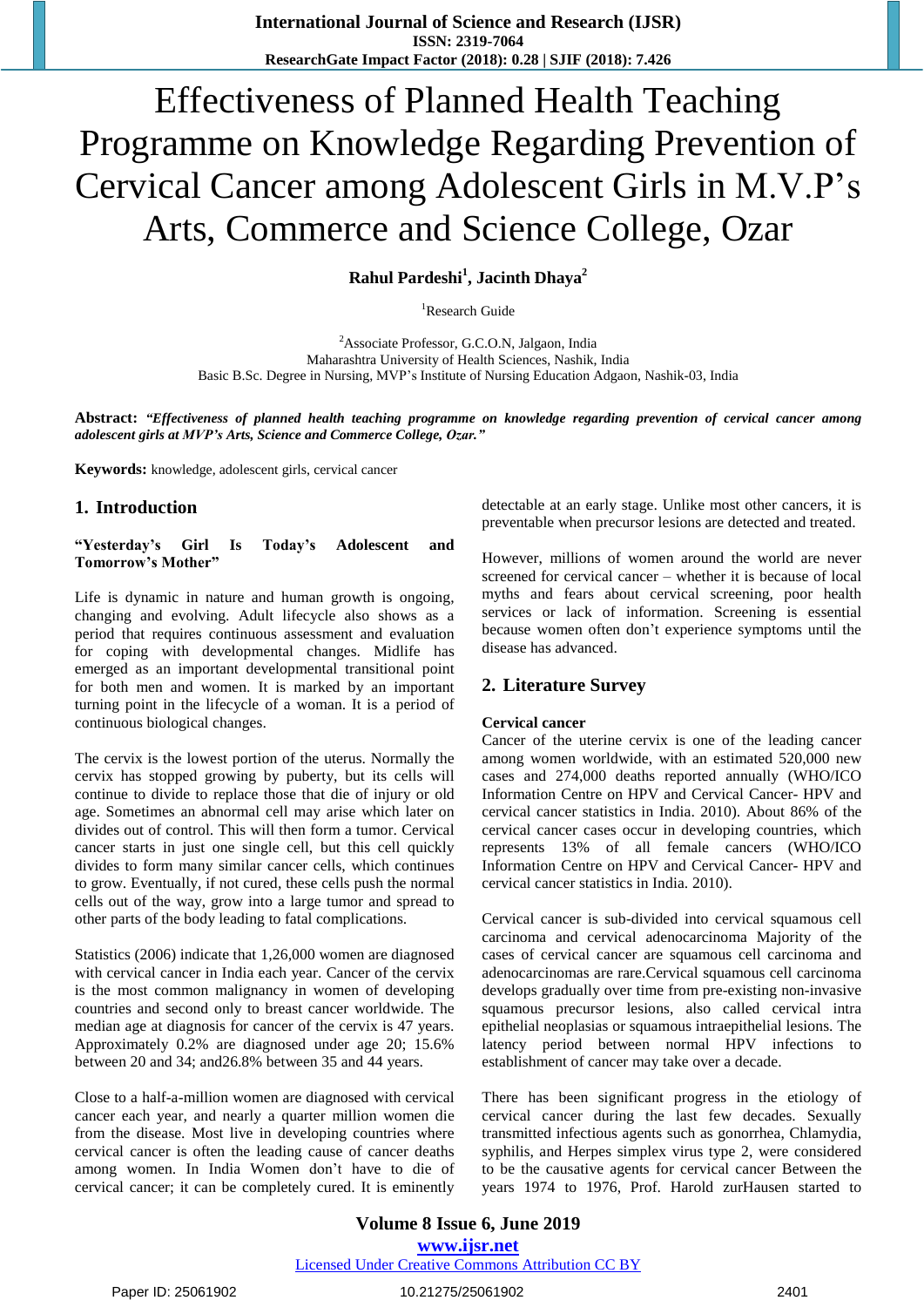#### **International Journal of Science and Research (IJSR) ISSN: 2319-7064 ResearchGate Impact Factor (2018): 0.28 | SJIF (2018): 7.426**

postulate and established the link between Human papillomavirus (HPV) and cervical cancer and for his contribution in unraveling this link, he was conferred with 2008 Nobel Prize for Physiology and Medicine. During the early 1980s development of technology to detect for the presence of HPV DNA in cellular specimens provided the strong basis for the definite etiological role of HPV in cervical cancer. The first HPV types isolated from cancer biopsies of the cervix were HPV16 and 18: these were cloned in 1983 and 1984 respectively. Following this, there was an explosion of research on papilloma viruses.

Papillomavirus infections in humans are known to cause a variety of benign proliferations; these include warts, intraepithelial neoplasias, anogenitalpapillomas, oral laryngeal and pharyngeal papillomas, Molecular and epidemiological evidence has now established that HPV types associated with anogenital neoplasms, including condylomata, cervical dysplasia and cervical carcinoma, are almost always sexually transmitted.

The involvement of HPV in cancers of the vulva, anal canal, vagina is currently being identified in addition to these, the possible infectivity of HPV incutaneous cancer, oral cancers and other cancers of the upper aero digestive tract is being investigated. In humans, specific papillomavirus types have been associated with over 99% of cervical cancer biopsies.

These are considered the "high-risk" types and include, in order of prevalence, HPV types 16, 18, 31 and 45. HPVs have also been associated with other anogenital lesions and carcinomas, oral and pharyngeal papillomas and skin lesions in a rare genetic disorder called epidermodysplasiaverruciformis.

Due to the similarity in genome and non-enveloped capsids, papilloma viruses had previously been grouped together with polyomaviruses in one family *Papovaviridae*. Later, it was established that the two virus groups have difference in genome sizes as well as genome organization and have no significant similarities in the nucleotide or amino acid sequences. The International Committee on the Taxonomy of Viruses (ICTV) has assigned papillomavirus a separate genera.

Genital HPV types are classified into low-risk types and high-risk types. Where low-risk types cause warts and highrisk types, which causes15invasive cervical cancer. Although 13 to 19 high-risk types have been identified, only the 12 HPV types namely 16, 18, 31, 33, 35, 39, 45, 51, 52, 56, 58 and 59 are consistently observed clinically (Gravitt *et al.,* 1998). Apart from the high-risk types, six more genotypes  $(26, 53, 66, 68, 73, 82)$  have been identified as "probably high risk."

# **3. Methods/Approach**

Research design is master plan specifying the method and procedure for collecting and analyzing the needed information. Ahuja (2009). Pretest and post test was used in this study among the selected adolescent girls at M.V.P"S Arts, commerce and Science College, ozar.

# **Setting of the study**

Setting refers to location where the study is conducted. The study was conducted in M.V.P"S Arts, commerce and Science College, ozar, Nashik.

# **Population**

Population is the entire set of individuals or objects or elements having some common characteristics. The population of present study comprised of  $12<sup>th</sup>$ scince adolescent girls (16-18 yrs) which are selected of M.V.P"S Arts, commerce and Science College, ozar

#### **Sample**

Sample is the subset of population selected for a particular study and members of the samples are the study subject. Adolescent girls in the age group of 16-18 years in M.V.P"S Arts, commerce and Science College, ozar, Nasik 03 were recruited as the samples for the study.

#### **Sample size**

In the present sample size composed of 60 Adolescent girls in the age group of 16-18 years in M.V.P"S Arts, commerce and science college, ozar, Nashik.

#### **Sampling technique**

"Sampling technique is the process of selecting apportion of the designated population to present the entire population."In present study sample were selected by convenient sampling technique by investigator.

# **4. Data Collection Technique and Instrument**

# **Data Collection Technique**

Data collected for the purpose of research is by data collection method employed by the researcher, needs to be the objective and systematic. The present study is aimed at studying the effectiveness of planned health teaching programme regarding prevention of cervical cancer, in terms of the knowledge gain by adolescent girls.

# **Development of Tool**

The tool was selected and developed based on the research problem, review of the related literature and with suggestions and guidance from expert from field of Nursing.

# **Description of the Tool**

The tool for data collection comprised of three sections:

**Section A:** Demographic data consisting 6 items seeking information about the baseline data such as age, marital status, religion, monthly income of the family, previous knowledge and previous source of knowledge.

**Section B**: This part consists of questions related to cervical cancer.

**Section C:** This part consists of questions related to prevention of cervical cancer and HPV vaccine.

# **Volume 8 Issue 6, June 2019 www.ijsr.net**

Licensed Under Creative Commons Attribution CC BY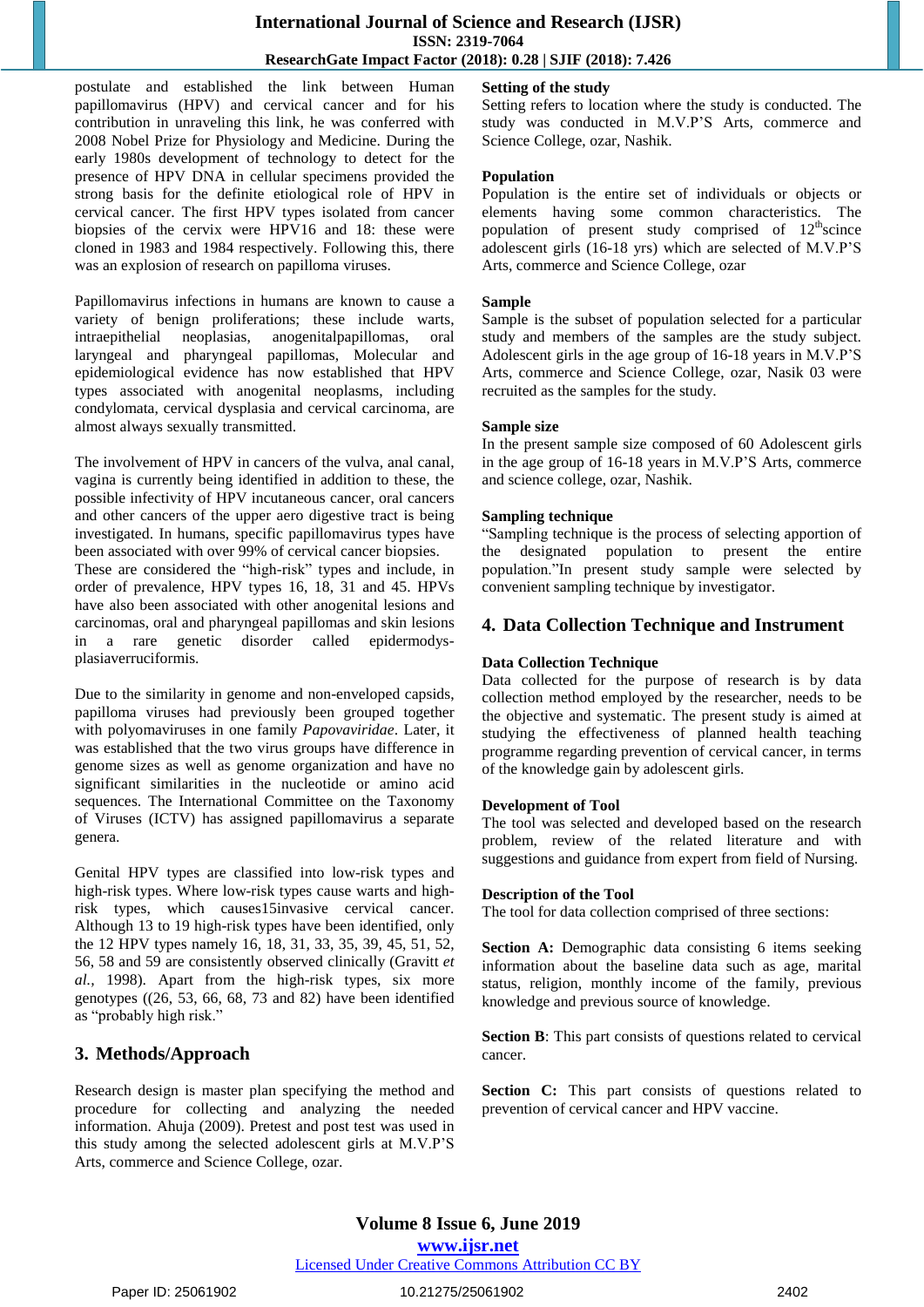# **5. Validity and Reliability of the Tool**

# **Plan for Data Analysis**

### **Validity**

Validity refers to a degree to which a tool measures what it is intended to measure. The content validity of the tool was done by experts from Dept. of Obstetrics and Gynecology, Medical Surgical Nursing, Mental Health Nursing, Child Health Nursing.

#### **Reliability**

Reliability is concerned with how consistently the instrument measures the concept of interest. Reliability of the research instrument is defined as the extent to which the instrument yields the same result in repeated measures. It is then concerned with consistency, accuracy, precision, stability, equivalence and homogeneity. The tool after the validation was subjected to test for its reliability. Split-half method was used. The tool was administered to 30, M.V.Psamaj's, INE, Adgaon, Nashik-03 other than the actual place of study. The reliability of the tool is completed by using Karl Pearson"s formula. The reliability co-efficient on knowledge found to be 0.98 and the tool found feasible for administration of the main study.

#### **Pilot Study**

The pilot study was conducted on  $25<sup>th</sup>$  April 2015 on 6 students of 3<sup>rd</sup> year GNM in M.V.PSamaj's Training College of Nursing, Adgaon, Nashik-03.

The purpose of the pilot study was to:

- Find out the feasibility of conducting the final study.
- Determine the method of statistical analysis.
- To refine the tool and lesson plan.
- To know time required for administering questionnaire.
- To know if subjects understood wordings of tool.

The samples chosen were similar in characteristics to the population under study. It took 45 minutes to complete the questionnaire and it was found that the tool were simple and comprehensive.

# **6. Data Collection Procedure**

# **Ethical consideration**

- Prior to collection of data, written permission was obtained from the Principal of M.V.P"S Arts, commerce and science college, ozar, Nasik 03 were the samples for the study.
- Informed consent was taken from all the samples prior to data collection

#### **Techniques**

- Introduction
- Sufficient time was provided for the successful completion of the tool approximately 30 minutes.
- Immediately after completion; the tool was collected from the samples by the researcher with appreciation.
- The post test was collected after  $3<sup>rd</sup>$  day.

The collected data was analyzed under the guidance of statistical expert. Descriptive and inferential statistics were used for data analysis. Effectiveness of planned health teaching was analyzed by the correlation of pre-test and post-test knowledge score. The collected data is planned to be organized and tabulated by using descriptive statistics like mean, standard deviation, and mean percentage.

# **7. Findings, Discussion, Summary, Conclusion, Implications and Recommendations**

This chapter presents a summary and conclusion of the study as well as its implications for nursing and chapter ends with suggestions and recommendation for future research in this field.

# **6.1 Major findings of the study**

The obtained data were entered in to the master sheet for tabulation and statistical processing. The findings of the study are discussed in terms of objectives and hypothesis. The analysis of data was organized and presented under the following aspects. The major findings of the study are summarized as follows:

#### **Section A:**

Demographic variables (sample characteristics)

- 83% of the samples were in the age group of 16-18 years.
- Majority of the students belong to Hindu religion (85%), Muslim (7%), Christian (3%) and any others (5%).
- Maximum percentage of girls belongs to nuclear family (79%) and joint family (21%).
- Most of them had previous knowledge regarding cancer (82%) and does not have knowledge regarding cervical cancer (96%).
- Family members, mass media, peers are primary source of knowledge regarding cancer and main source of knowledge regarding cervical cancer are health professionals.
- Most of the parents have completed their education up to higher secondary (40%), secondary (30%), and graduate and above (25%), primary education (5%).

# **Section B:**

Assessment of knowledge on prevention of cervical cancer.

- 1) *Pre Test Knowledge Score* **:** The findings of the study reveals that the mean knowledge score of pre test is 7.84
- 2) *Post Test Knowledge Score* **:** The findings reveal that the mean knowledge score obtained for the post test is 12.67

The statistical paired "z" implies that the difference in the Pre test and Post test knowledge score found statistically highly significant.

# **Volume 8 Issue 6, June 2019**

#### **www.ijsr.net**

# Licensed Under Creative Commons Attribution CC BY